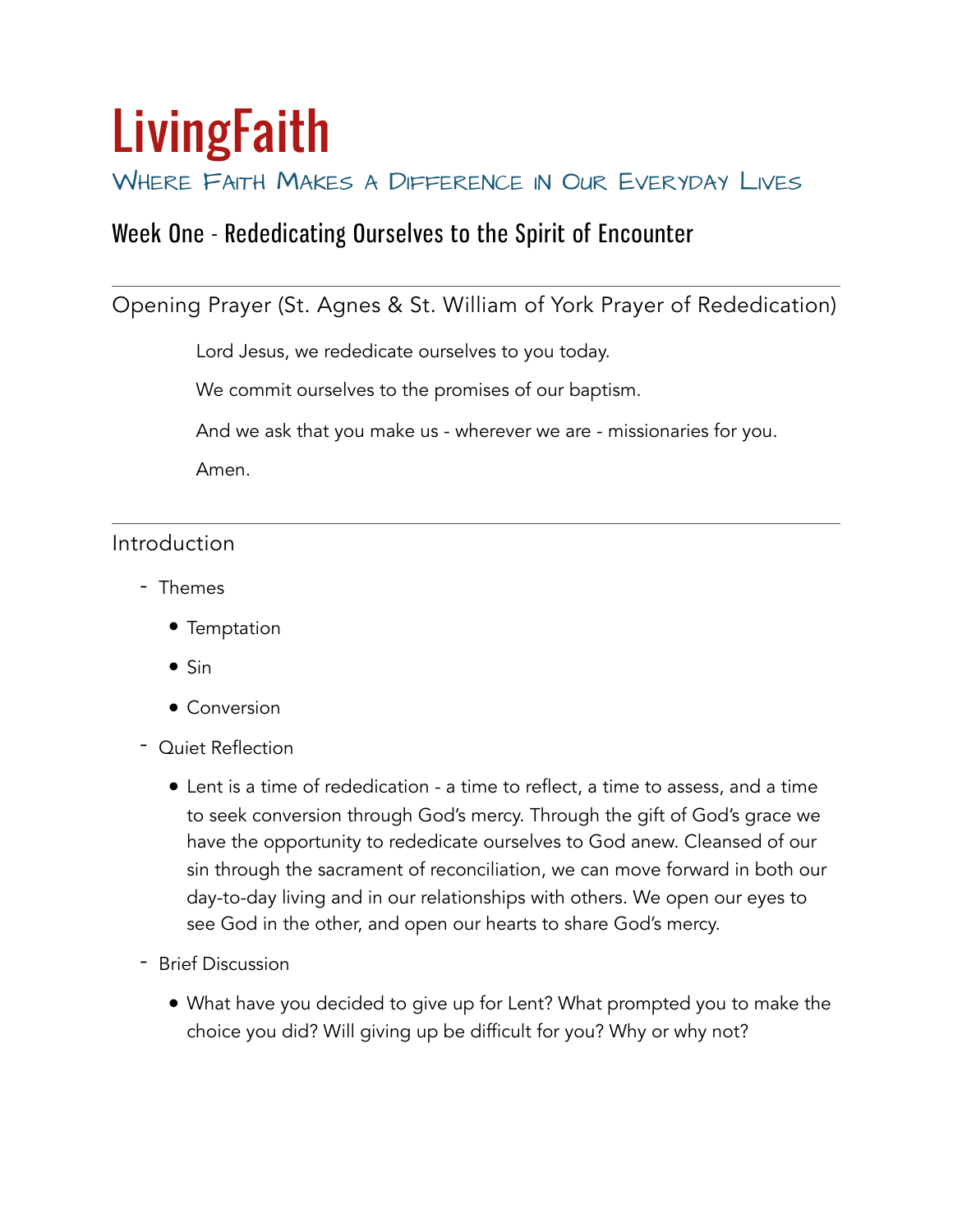• Think of a time when someone was present to you in a "desert" moment. How did they help? How have you been a presence for others in their "desert"?

## Reading - Matthew 4:1-11 "The Temptation of Jesus"

At that time Jesus was led by the Spirit into the desert to be tempted by the devil. He fasted for forty days and forty nights, and afterwards he was hungry. The tempter approached and said to him, "If you are the Son of God, command that these stones become loaves of bread." He said in reply, "It is written: One does not live on bread alone, but on every word that comes forth from the mouth of God."

Then the devil took him to the holy city, and made him stand on the parapet of the temple, and said to him, "If you are the Son of God, throw yourself down. For it is written: He will command his angels concerning you and with their hands they will support you, lest you dash your foot against a stone." Jesus answered him, "Again it is written,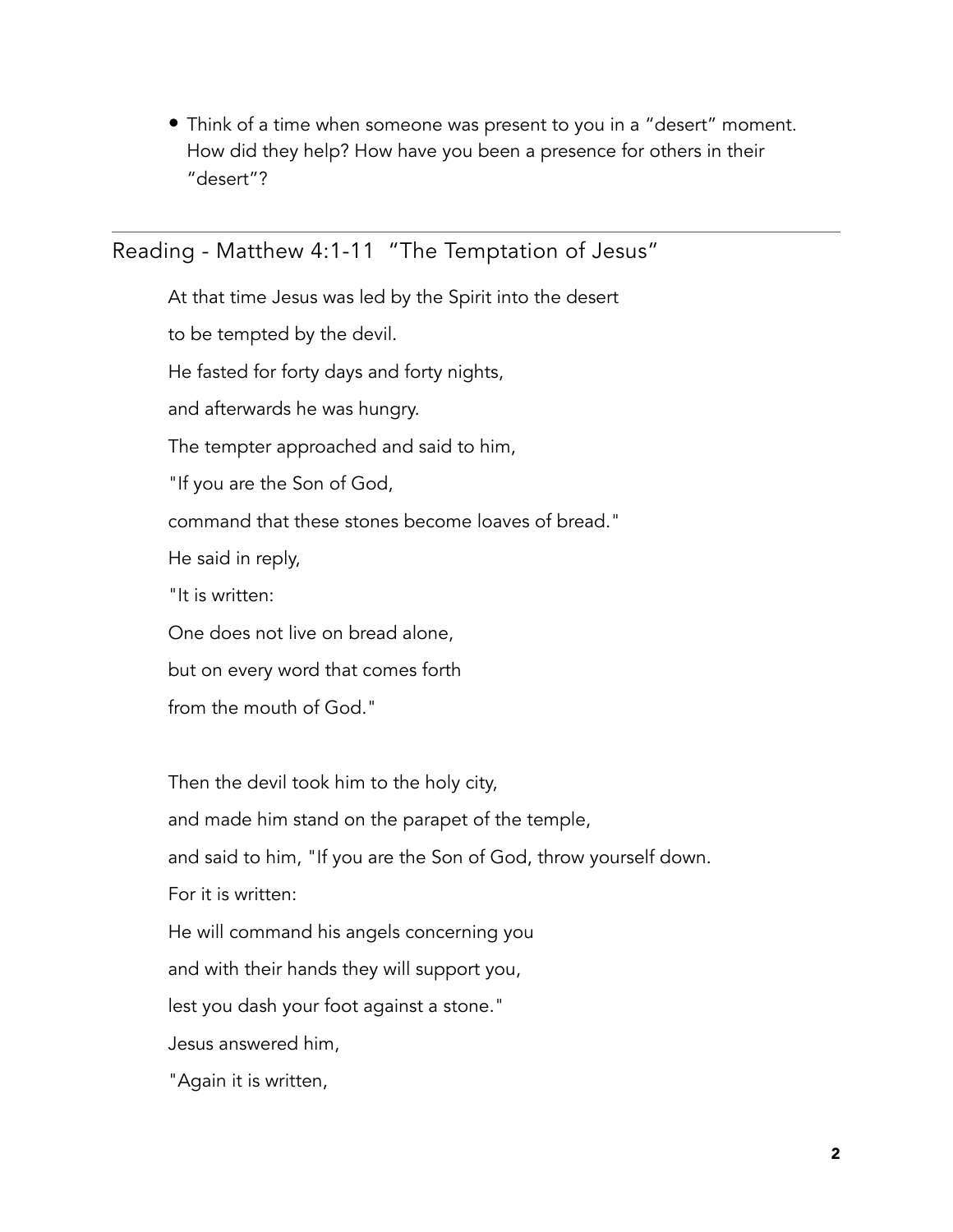You shall not put the Lord, your God, to the test." Then the devil took him up to a very high mountain, and showed him all the kingdoms of the world in their magnificence, and he said to him, "All these I shall give to you, if you will prostrate yourself and worship me." At this, Jesus said to him, "Get away, Satan! It is written: The Lord, your God, shall you worship and him alone shall you serve."

Then the devil left him and, behold,

angels came and ministered to him.

## Fr. Foppiano's Reflection

Video link: [https://www.youtube.com/watch?v=\\_fLPiE6ySt8](https://www.youtube.com/watch?v=_fLPiE6ySt8)

#### Introduction

The readings for the First Sunday of Lent are a treasure trove of spiritual insights. Remember the readings from Sunday Mass. In the first reading we heard the story of the creation and the sin of our first parents, Adam and Eve, in the Garden of Eden. Then St. Paul in his Letter to the Romans beautifully describes how that transgression is, not only forgiven, but forgiven in abundance by the sufferings of Jesus. The Gospel is the familiar Lenten Gospel of Jesus' temptation in the desert. Here we have three encounters: Adam and Eve with the devil, the encounter of grace, and Jesus and the devil. Through these three encounters we learn something of the current state of our human nature and how God is working in our lives and in the life of our Community.

#### Adam and Eve

The first reading opens with the words of the Book of Genesis describing the creation of man: "The Lord God formed man out of the clay of the ground and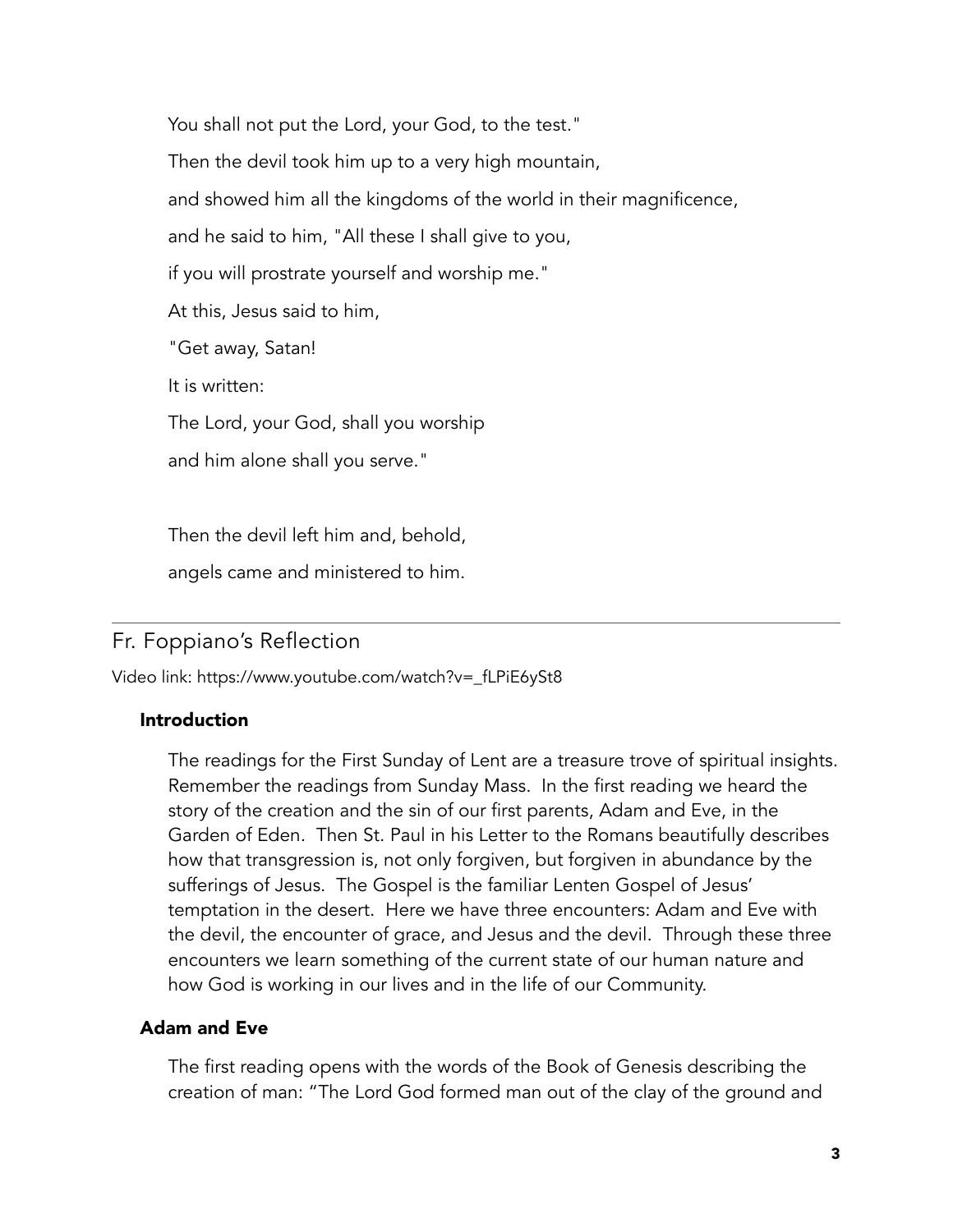<span id="page-3-4"></span>blew into his nostrils the breath of life, and so man became a living being."<sup>[1](#page-3-0)</sup> We also learn that God planted a garden for Adam and Eve to provide for their needs and formed all the wild beasts over which man was given dominion.<sup>2</sup>

<span id="page-3-5"></span>The state of Adam and Eve in the Garden after their creation is what is called the state of "original holiness and justice." The Catechism of the Catholic Church describes that state as follows: "This grace of original holiness was 'to share in… divine life'. By the radiance of this grace all dimensions of man's life were confirmed. As long as he remained in the divine intimacy, man would not have to suffer or die. The inner harmony of the human person, the harmony between man and woman, and finally the harmony between the first couple and all creation, comprised the state called 'original justice'." $3$  The encounter between God and his creation in the beginning was an encounter of perfection and harmony.

<span id="page-3-6"></span>However, we learn that this state was not to last for there would be another encounter in the Garden of Eden. That encounter would have long lasting effects on man. The encounter between the devil and Adam and Eve turned man's will against God making him distrustful of God. This is symbolized by the man and woman hiding themselves from God when they realize that they are naked. The Catechism tells us that after this encounter:

<span id="page-3-7"></span>The harmony in which they had found themselves, thanks to original justice, is now destroyed: the control of the soul's spiritual faculties over the body is shattered; the union of man and woman becomes subject to tensions, their relations henceforth marked by lust and domination. Harmony with creation is broken: visible creation has become alien and hostile to man. Because of man, creation is now subject "to its bondage to decay". Finally, the consequence explicitly foretold for this disobedience will come true: man will "return to the ground", for out of it he was taken. Death makes its entrance into human history.<sup>4</sup>

#### The Encounter of Grace

How does God remedy this situation? St. Paul gives us the answer in his Letter to the Romans. He says that just as sin entered the world through the transgression of one man (Adam), grace has entered the world through the

<span id="page-3-0"></span> $1$  Genesis 2:7.

<span id="page-3-1"></span><sup>&</sup>lt;sup>[2](#page-3-5)</sup> Genesis 2:8-20.

<span id="page-3-2"></span><sup>&</sup>lt;sup>[3](#page-3-6)</sup> CCC #375 & 376.

<span id="page-3-3"></span><sup>&</sup>lt;sup>[4](#page-3-7)</sup> CCC #400.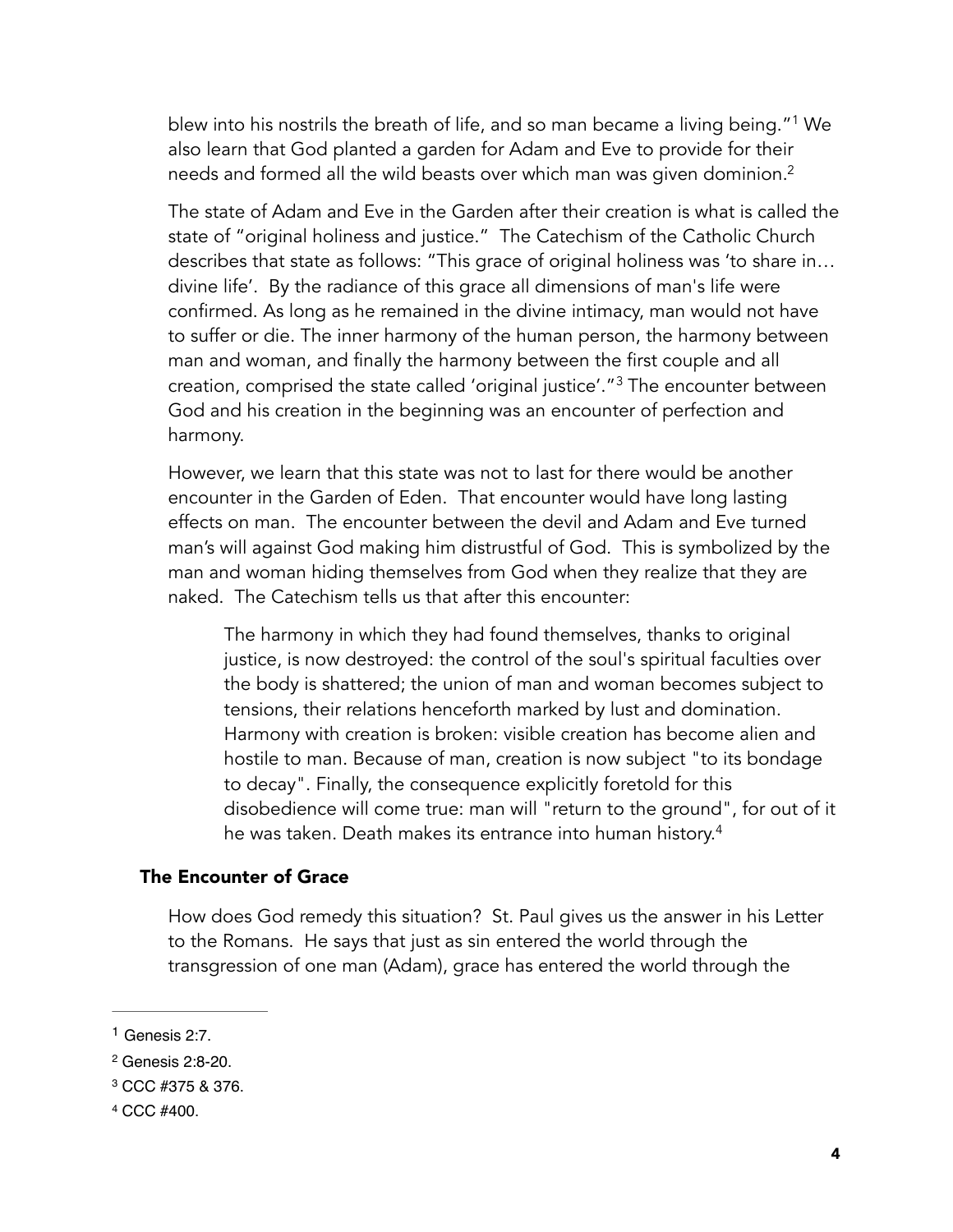obedience of the new man, Jesus. He tells us that this grace comes in abundance to those who are in Christ Jesus: "For just as through the disobedience of the one man the many were made sinners, so, through the obedience of the one, the many will be made righteous."<sup>[5](#page-4-0)</sup> The obedience of Jesus reverses the disobedience of Adam.

<span id="page-4-3"></span>Specifically, how is this accomplished? It is accomplished through the cross which is the definitive encounter between God and man. The crucifixion and death of the Son of God is the exclamation point of the Incarnation. God become man willing to take on himself his creation's disobedience so that the grace of friendship can flow once again. The cross stands as the definitive encounter between God and man reminding us that God has the last word over our fallen human condition.

I think that whenever we talk about our Mission, Vision, and Purpose as a church community people automatically doubt and think that they can't be a part of that because of their own shortcomings and sinfulness. The Holy Father acknowledges this tendency in his document on evangelization, The Joy of the Gospel. But, he says: "All of us are called to offer others an explicit witness to the saving love of the Lord, who despite our imperfections offers us his closeness, his word and his strength, and gives meaning to our lives. […] Our falling short of perfection should be no excuse; on the contrary, mission is a constant stimulus not to remain mired in mediocrity but to continue growing.["6](#page-4-1) Remember St. Paul, who himself acknowledged that he was still a work in progress. In his Letter to the Philippians he says: "It is not that I have already taken hold of it or have already attained perfect maturity, but I continue my pursuit in hope that I may possess it, since I have indeed been taken possession of by Christ [Jesus].["7](#page-4-2)

#### The Encounter in the Desert

<span id="page-4-5"></span><span id="page-4-4"></span>The encounter between Jesus and the devil in the desert can help us understand a bit better the temptations which we face in life and the struggle between doing good and doing evil.

The story of the temptation of Jesus in the desert comes around every year on the First Sunday of Lent. The story is somewhat familiar to us. Following his baptism in the Jordon River, the Spirit impels Jesus to go out into the desert for

<span id="page-4-0"></span> $5$  Romans 5:19.

<span id="page-4-1"></span><sup>&</sup>lt;sup>[6](#page-4-4)</sup> The Joy of the Gospel, #121.

<span id="page-4-2"></span><sup>&</sup>lt;sup>[7](#page-4-5)</sup> Philippians 3:12.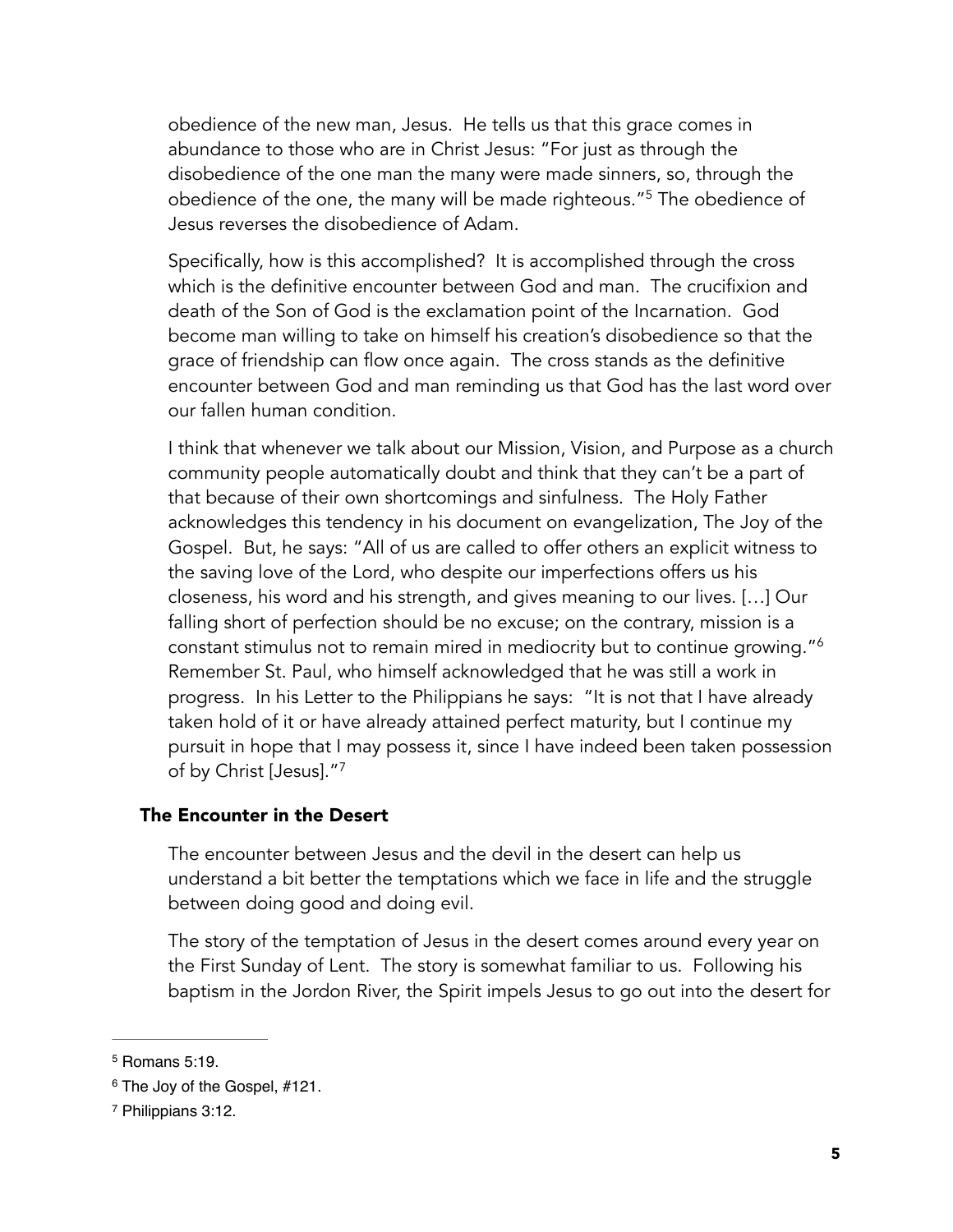a 40 day fast. When it is over he is naturally tired, hungry, and exhausted physically, spiritually, and mentally. The devil tries to take advantage of the situation but Our Lord recognizes this encounter for what it is, namely, a false encounter.

We all face false encounters with the evil one – times when he tempts us to distrust God or to think something that is harmful to us is actually good. He can take advantage of our weaknesses whether they be spiritual, mental, and/or physical. These temptations are false encounters. In this episode in the desert, Jesus teaches us that in those moments we should remember that our love for God should motivate us to act in accord with what he tells us is good for us. It is common to think of the Christian life as a series of "do nots" or you are going to go to hell. It is a lot more motivating to think of the Christian life as living as God tells us to live out of love for him and preferring his love above everything else. Jesus dismisses the devil by focusing on pleasing God by his actions.

In regards to the Mission, Vision, and Purpose of our Parishes, what are the false encounters of the evil one? Where do the temptations lie?

In the conference room where we have our weekly Senior Leadership Team Meetings on the wall we hung up a poster entitled "How to Kill the Creative Process." On the poster are 25 common phrases everyone uses. These include: "Don't be ridiculous;" "It costs too much;" "It's too radical a change;" We're not ready;" and my own personal favorite that I hear all the time: "We've never done it that way before." Whenever we try to live according to the vision of the Gospel we're going to face temptations. Moving our community to live out our Mission, Vision, and Purpose is going to be full of temptations too – temptations to stay where we are because we are comfortable there. Trying to make ourselves comfortable leads to sin in our spiritual lives and it leads to complacency in the life of our Parishes. And it will never lead to God's vision being fulfilled for us or for our community.

#### Conclusion

The encounters which we have reflected on today reveal both the good and the bad side of our humanity. We are made in the image and likeness of God. God has pronounced humanity to be very good. Yet sin entered the world and altered our relationship with God. We struggle against temptations of the flesh, temptations to power and glory, and temptations to distrust God. Jesus has won an abundance of grace for us through his cross when he reversed the disobedience of Adam. It is possible to live in friendship with God and our love for him motivates us to do this.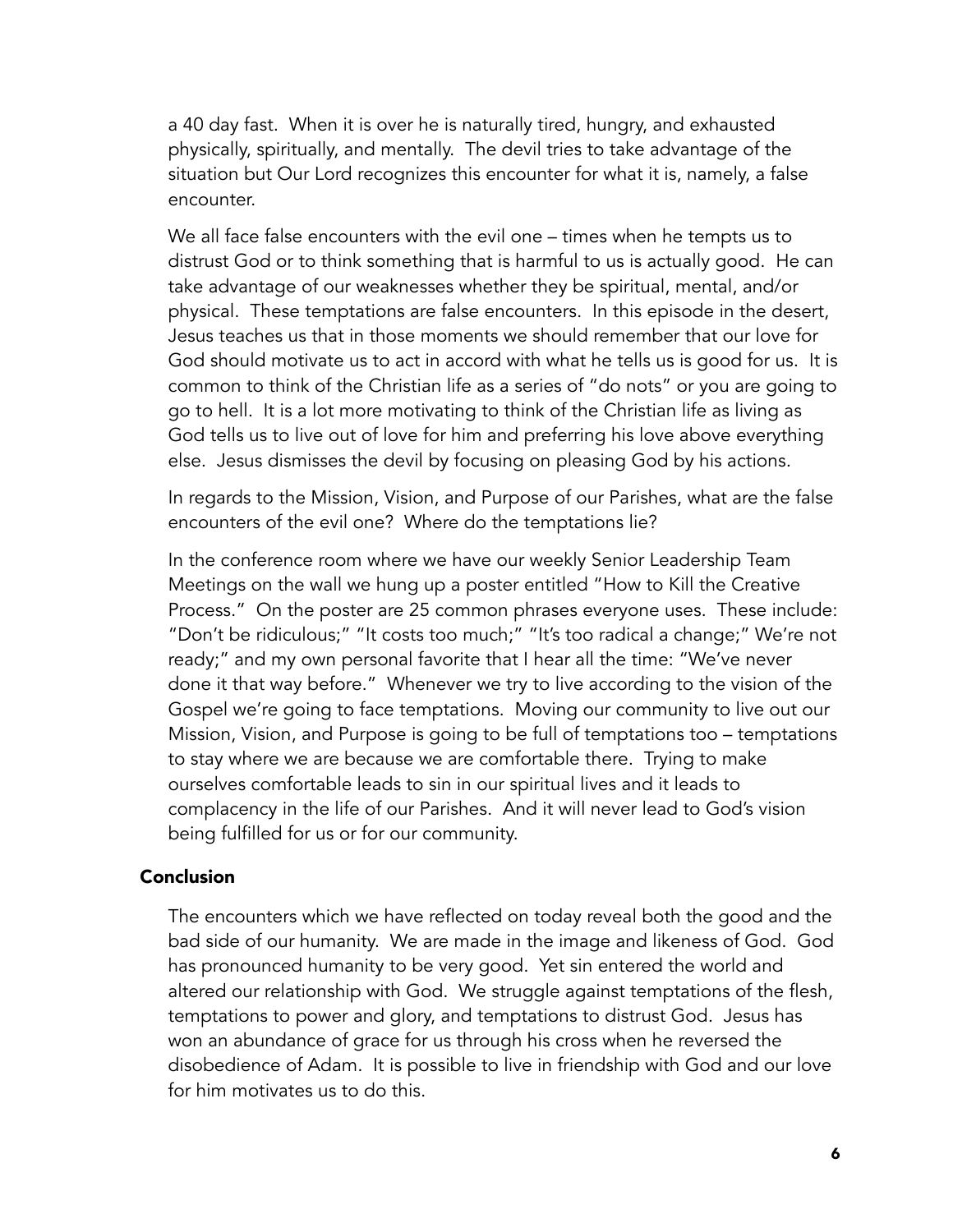<span id="page-6-1"></span>The same happens in the community of our Parishes. We are tempted to a false encounter when we want to stay where we are because we are comfortable or because we doubt our own ability to be a witness for Jesus. But the movement of God's Holy Spirit impels us to move forward picking up our calling to be missionary disciples. Let us remember the words of the Prophet Habakkuk: "The vision still has its time, presses on to fulfillment, and will not disappoint; if it delays, wait for it, it will surely come, it will not be late.["8](#page-6-0)

## Group Discussion

- How have you encountered God's grace in your life? How were you changed by the experience?
- Think of a time when you felt alone in the "desert." Did you struggle feeling the presence of God? How were you able to move out of your "desert"?
- What techniques prayer, reflection, etc. have you used to help you regain or deepen your connection with Jesus?

## Reflection - In Our Desert Temptation is a Powerful Enemy

- We've all faced times when we felt separated from God. We may ask in our frustration or sadness or anger "Why did God allow this to happen?" We feel lost, alone, thirsting for something that seems just beyond our grasp. Easy "solutions" present themselves - solutions that may give us temporary relief or pleasure, but by their nature create a barrier between ourselves and God. In our "desert" times God seems far away, or that we have been forgotten. In actuality, God is as close to us in our despair as he is in joy.
- In a meditation on the nature of temptation Pope Francis said…

"We are all tempted, because… our spiritual life, our Christian life, is a battle [that comes from the fact] the devil does not want us to become holy, he does not want us to follow Jesus.

"The temptation of the devil has three characteristics and we need to learn about them in order not to fall into the trap. What does Satan do to distance us from the path of Jesus? Firstly, his temptation begins gradually but grows and is

<span id="page-6-0"></span>[<sup>8</sup>](#page-6-1) Habakkuk 2:2-3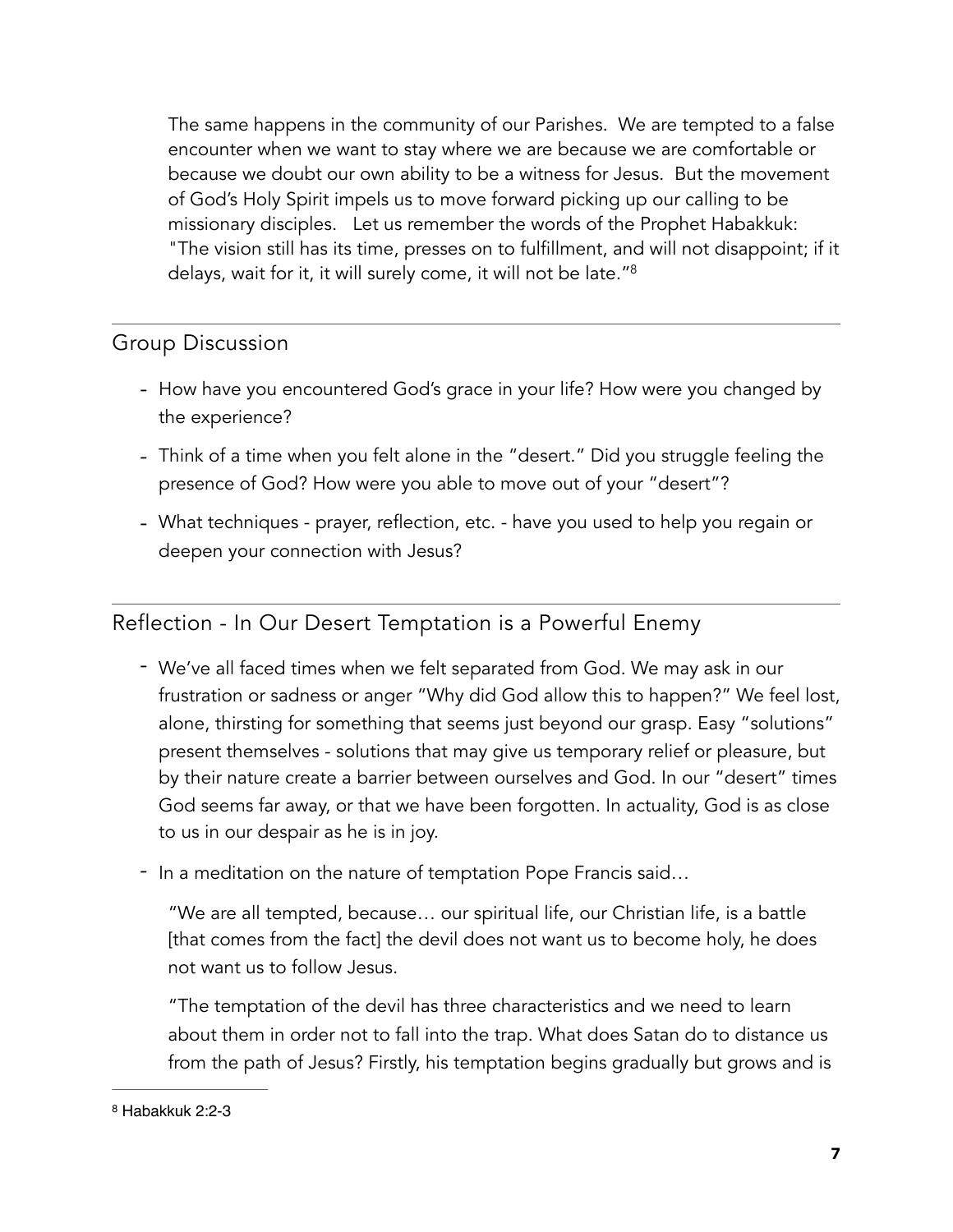always growing. Secondly, it grows and infects another person, it spreads to another and seeks to be part of the community. And in the end, in order to calm the soul, it justifies itself. It grows, it spreads and it justifies itself."

- Sometimes the temptation we may face is to convince ourselves the devil is not real, or is not active in our world today. This is a dangerous rationalization. In the film "The Usual Suspects" Kevin Spacey's character says "The greatest trick the devil ever pulled was convincing the world he didn't exist." Misleading ourselves about the existence of the devil can only lead to disaster.

## Group Discussion

- In what ways can we recognize the workings of Satan in our world?
- What is your "takeaway" today? What stood out to you? What challenged you?
- In the week ahead, how can you apply what you heard today to your life and your interactions with others?

## Closing

- We are surrounded by evil. It attacks us in our weakest moments. It takes advantage of our needs and desires. We are human and can easily fall prey to evil. Lenten practices can be a powerful weapon throughout the year, not just a few weeks as winter turns to spring. Prayer, fasting, reflection, the Sacraments of Reconciliation and Eucharist all draw us closer to God and strengthen us for the battles ahead.
- Scripture verse (Romans 5:19)

For just as through the disobedience of the one man

the many were made sinners,

- so, through the obedience of the one,
- the many will be made righteous.
- Closing Prayer (The Jesus Prayer)

*The Jesus Prayer is a short, simple prayer that can put you in the right frame of mind to get closer to God. And, at one sentence long, it's quite easy to memorize!*